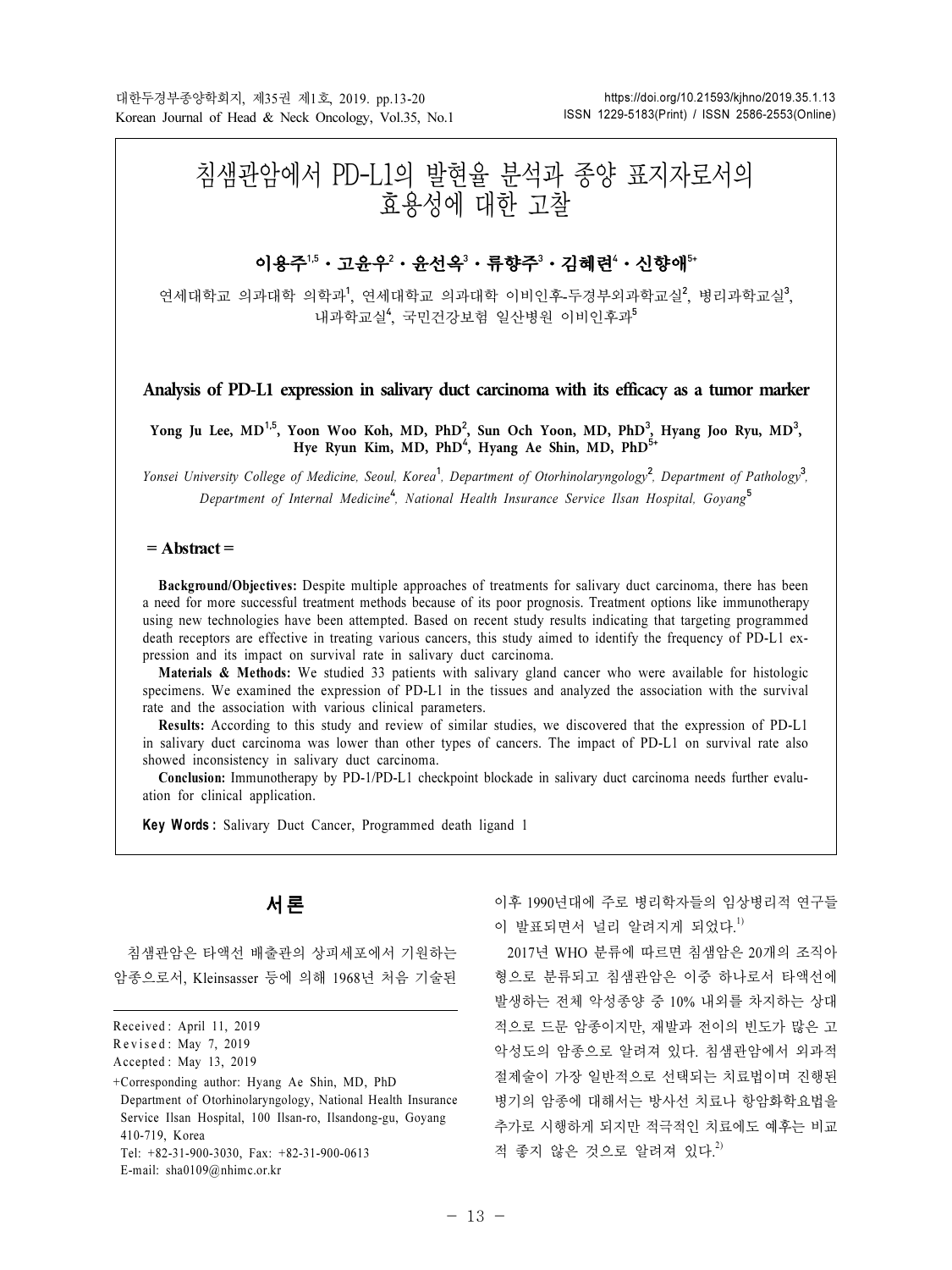이러한 특성들로 인해 최근 침샘관암의 치료에 다양한 방법들이 소개되고 있으며 그 중 대표적인 것이 항암면 역치료이다. 침샘관암의 약 25-90%가 Human epidermal growth factor receptor type 2(HER2)를 발현한다는 사실과 유방도관암과 침샘관암의 조직학적 유사성에 근거하여 Herceptin®(trastuzumab)을 이용한 치료로 유의미한 생존 율 차이를 발견한 연구도 있었으나 일부 연구에서는 Herceptin®(trastuzumab) 단독치료가 의미있게 예후를 개 선시키지는 못한다고 보고하기도 했다. 3-5) 또한 HER2 음 성인 환자군에 대해서 그 효과는 불분명하다.

HER2를 이용한 기존 항암면역치료 이외에 최근에는 PD-L1의 발현이 침샘암의 예후에 영향을 미친다는 사실 이 보고되면서 PD-1/PD-L1 경로를 이용한 항암면역치료 에 대한 관심이 증가되고 있으며 일부 연구에서는 PD-1 차단항체인 nivolumab의 치료효과가 종래의 항암화학요 법보다 우수하다고 보고하기도 했다. 이에 따라 PD-L1 을 항암면역치료를 위한 차세대 환자 선택 표지자로서 이용하려는 연구도 활발히 이루어지고 있다.<sup>7)</sup>

이에 본 연구는 침샘관암에서 HER2 발현과 PD-L1의 발현이 생존율에 미치는 영향을 분석하고 침샘관암 환자 를 선별하기 위한 면역표지자로서 PD-L1의 효용성에 대 해서 확인하고자 한다.

## 재료 및 방법

2000년부터 2016년까지 총 36명의 환자가 침샘관암으 로 진단되었고 조직표본이 이용 가능한 33명의 환자를 대 상으로 연구를 진행하였다. 모든 케이스에서 외과적 절제 술이 시행되었고 Archived formalin-fixed, paraffin-embedded (FFPE) 표본을 확보하였다. 모든 사례의 외과적 절제술은 세브란스 병원에서 시행되었다. 임상병리적 특징에 대해서 Table 1에 제시하였다. Seventh American Joint Committee on Cancer TNM cancer classification system and the World Health Organization에 근거하여 종양 병기를 구분하였다. 추적관찰기간의 중앙값은 32개월이었고(range, 9 ~ 135 개 월) 33명 환자 모두 anti HER2 치료나 androgen deprivation 치료를 시행받은 바 없었다. 이 연구는 Institutional Review Board of Severance Hospital(4-2016-1049)의 승인 하에 진 행되었다.

#### 면역조직화학적 염색과 분석

TMA(tissue microarray) 구성을 위해 종양 조직에서 1-3 개의 대표적인 표본을 채취하였다. 조직채취를 위한 기 구(trephine apparatus)를 이용하여 3mm 직경의 중심조직

을 채취하여 TMA 블럭에 배치하였다. 4-μm TMA 절편을 만들어 면역조직화학적 검사를 시행하였다(Ventana Bench Mark XT Autostainer; Ventana Medical Systems, Tucson, AZ, USA).

일차 항체로 HER-2/neu (RTU; clone 4B5; Ventana), PD-L1 (dilution 1:100; clone SP142; Ventana), CD3(dilution 1:200; LabVision, Fremont, CA, USA), CD8 (RTU; clone C8/144B; Dako, Glostrup, Denmark)을 사용하였다.

<American Society of Clinical Oncology(ASCO)/College of American Pathologists (CAP) guideline recommendations for human epidermal growth factor receptor 2 (HER2) testing>방법에 따라서 HER2 유전자 증폭을 확인하고 c-erbB2/ HER2 단백 발현을 0, +1, +2, +3 으로 구분하였다. HER2 양성은 c-erbB2 3+ 이거나 HER2 유전자 증폭이 확인된 경우 양성으로 판정하였다.

이전 연구의 방법을 이용하여 PD-L1 발현을 종양세포와 면역세포로 분리하여 확인하였으나 이전 연구와 마찬가 지로 PD-L1 양성 종양세포는 매우 국한되어 있고 적으며 면역세포가 침윤된 기질에서 관찰되는 양상이었기 때문 에 본 연구에서는 면역세포의 PD-L1 양성률만을 연구 대 상으로 삼았다. 8) 또한 이를 위해 추가적으로 CD3 염색을 추가적으로 실시하였다. PD-L1 발현율이 5% 이상인 경우 양성으로 판정하였다.

종양세포군집에 침윤하는 종양침윤림프구(tumor infiltrating lymphocyte, TILs)의 양은 400x magnification highpower fields 하에서 대표적인 조직 부분 다섯곳을 확인 하여 평가하였다. CD3와 CD8을 발현하는 림프구를 일 일이 세어서 그 갯수를 평균하였다. 종양침윤림프구 비 중의 중앙값을 기준으로 환자군을 low TIL abundance와 high TIL abundance 그룹으로 분류하였다(CD3 13/HPF, CD8 5/HPF).

#### 통계적 분석

변수간 차이를 분석하기 위해 χ2, Fisher exact, linear-by-linear method를 사용하였다. 처음 진단된 날로부터 사망일 혹은 마지막 추적관찰일까지의 기간을 전체생존 기간(overall survival)으로 측정하였다. 생존률분석을 위 해 Kaplan-Meier method를 사용하였고 log-rank test 방법 을 적용하였다. Two-sided P values가 0.05미만일 때 통계 적으로 유의하다고 판정하였다. IBM SPSS 23 software for Windows (IBM Corp, Armonk, NY, USA)를 이용하여 분석을 시행하였다.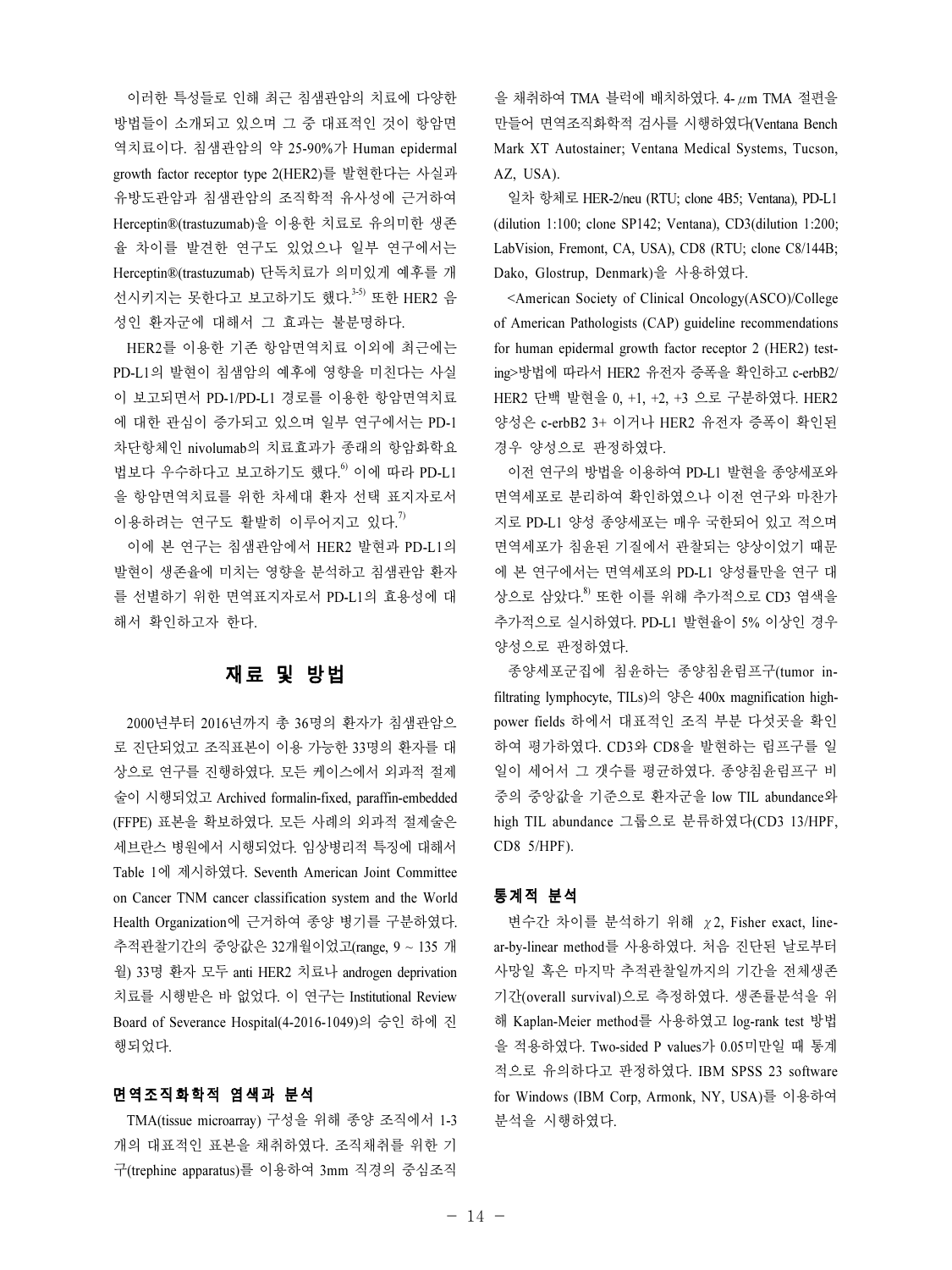# 결 과

#### 임상병리학적 특성

남성의 비율이 높았고(78%, 26/33) 진단 시 연령의 중 앙값은 58세였다(range, 40-90 years old). 흡연과 음주에서 특이사항은 관찰되지 않았다. 33개의 사례 중 이하선 기 원이 31 사례로 가장 높았다. 진단 당시 절반 이상의 환자 에서 진행된 암 병기의 소견을 보였다(T stage 3-4:51%; N stage 1-2:51%; AJCC cancer stage III-IV: 81%)(Table 1). 전체 평균 생존 기간은 75.6개월, 전체 생존 중앙값은 62개 월이었고 전체 5년 생존율은 30.3%였다.

c-erbB2/HER2 단백 발현이 2+이상인 경우는 33개 사례 중 24개의 사례에서(72.7%) 관찰되었고 HER2 유전자 증폭 은 33 사례 중 21개의 사례에서(63.6%) 관찰되었다. HER2 양성률(c-erbB2 3+ and/or HER2 gene amplification)은 전 체의 63.6%(21/33)에서 관찰되었다. 그러나 HER2 양성여 부와 환자의 생존률과의 유의한 연관성은 관찰되지 않았 다(p=0.249)(Fig. 1).

#### Table 1. Clinicopathologic charateristics

| Variables                  | $n(\%)$        |  |  |  |
|----------------------------|----------------|--|--|--|
| age                        |                |  |  |  |
| Median (range), y          | 58(40-90)      |  |  |  |
| gender                     |                |  |  |  |
| Male                       | 26             |  |  |  |
| Female                     | $\overline{7}$ |  |  |  |
| alcohol                    |                |  |  |  |
| Yes                        | 9              |  |  |  |
| <b>No</b>                  | 24             |  |  |  |
| smoking                    |                |  |  |  |
| <b>No</b>                  | 20             |  |  |  |
| Ex-smoker                  | 7              |  |  |  |
| Current smoker             | 6              |  |  |  |
| Tumor origin               |                |  |  |  |
| Parotid gl.                | 31             |  |  |  |
| Submandibular gl.          | 1              |  |  |  |
| Sublingual gl.             | 0              |  |  |  |
| Minor salivary gl.         | 1              |  |  |  |
| <b>Perineural invasion</b> |                |  |  |  |
| Negative                   | 11             |  |  |  |
| Positive                   | 17             |  |  |  |
| Unknown                    | 5              |  |  |  |
| Lymphovascular invasion    |                |  |  |  |
| Negative                   | 15             |  |  |  |
| Positive                   | 13             |  |  |  |
| Unknown                    | 5              |  |  |  |

| Table 1. Continue              |                         |
|--------------------------------|-------------------------|
| Variables                      | n(%)                    |
| <b>Resection margin</b>        |                         |
| Negative                       | $\overline{11}$         |
| Positive                       | 22                      |
| pT category                    |                         |
| pT1                            | $\overline{2}$          |
| p <sub>T2</sub>                | 8                       |
| p <sub>T3</sub>                | 16                      |
| pT4                            | 5                       |
| Unknown                        | $\overline{2}$          |
| pN category                    |                         |
| pN <sub>0</sub>                | 14                      |
| pN1                            | 1                       |
| pN <sub>2</sub>                | 16                      |
| Unknown                        | $\overline{2}$          |
| pM category                    |                         |
| pM0                            | 29                      |
| pM1                            | $\overline{2}$          |
| Unknown                        | $\mathfrak{D}$          |
| AJCC stage                     |                         |
| $\mathbf{II}$                  | $\overline{\mathbf{4}}$ |
| Ш                              | 8                       |
| IV                             | 19                      |
| Unknown                        | $\overline{2}$          |
| Postoperative adjuvant Tx      |                         |
| No treatment                   | 3                       |
| RTx alone                      | 10                      |
| CT <sub>x</sub> alone          | 0                       |
| RTx +CTx                       | 20                      |
| Unknown                        | 0                       |
| c-erbB2 expression             |                         |
| 0                              | 7                       |
| $\mathbf{1}$                   | $\overline{2}$          |
| $\overline{2}$                 | 11                      |
| 3                              | 13                      |
| <b>HER2</b> gene amplification |                         |
| Negative                       | 12                      |
| Positive                       | 21                      |

gl.=gland, RTx=radiation therapy, CTx=chemotherapy

## 침샘관암에서 PD-L1 발현율

33개의 사례 중 4개의 사례에서 PD-L1 발현이 관찰되 었다. PD-L1 발현과 각각의 임상병리적 변수간에 유의한 연관성은 관찰되지 않았다(Table 2).

PD-L1 양성인 환자에서의 평균 생존기간은 66.5개월이 었으며 음성인 환자군에서는 70개월이었으나 통계적으 로 유의한 차이는 관찰되지 않았다(p=0.265). PD-L1 양성 인 환자군에서 5년 생존율은 75%로 음성인군과 비교하여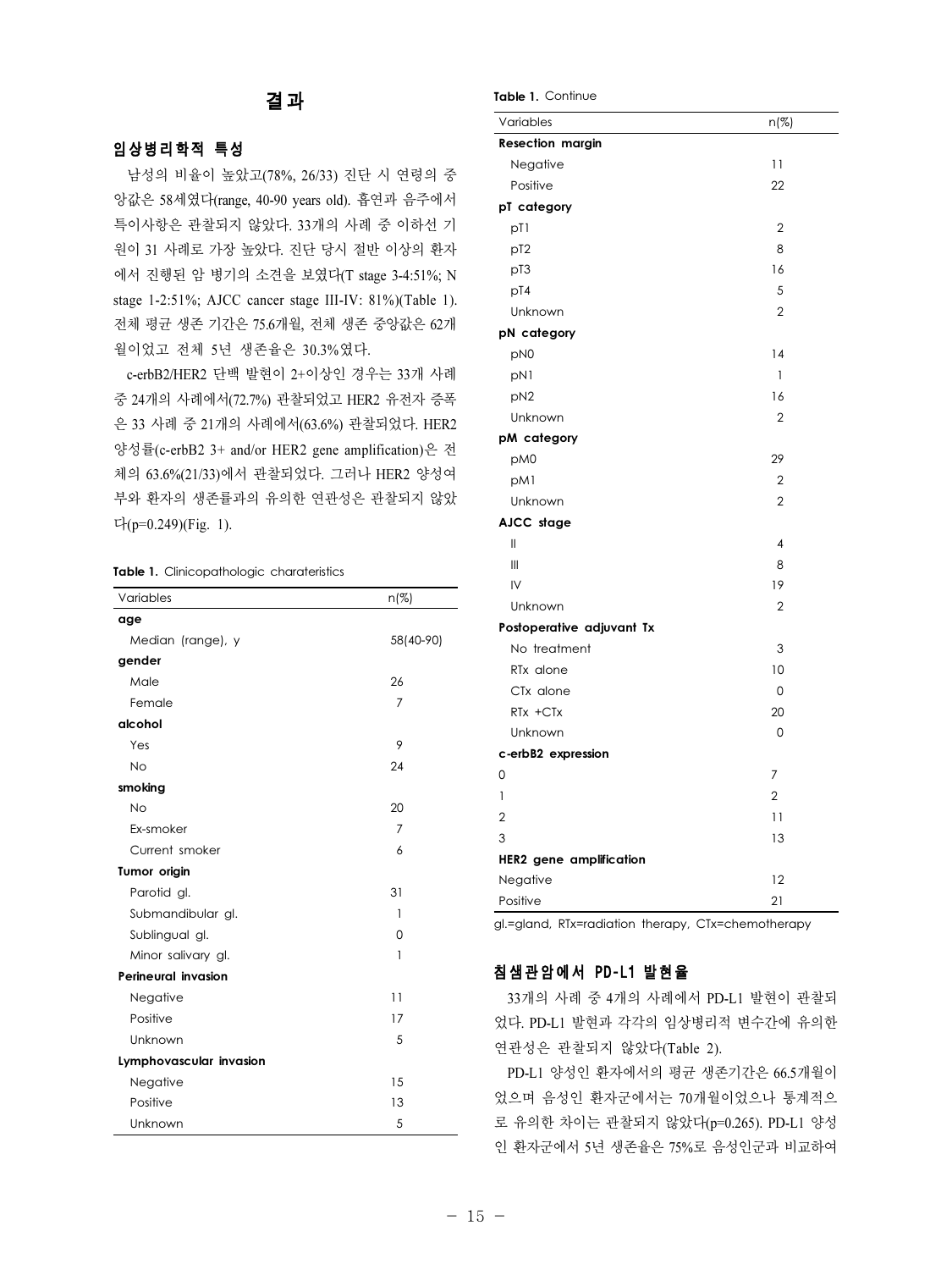| <b>Table 2.</b> Association of PD-L1 experession with various clinical parameters |  |  |  |  |  |  |
|-----------------------------------------------------------------------------------|--|--|--|--|--|--|
|-----------------------------------------------------------------------------------|--|--|--|--|--|--|

| PD-L1                              | High(positive)                        | Low(negative)           |             |  |  |  |
|------------------------------------|---------------------------------------|-------------------------|-------------|--|--|--|
| Cases                              | $\overline{4}$                        | 29                      |             |  |  |  |
| Median (range), y                  | 55 (53-64)                            | 61 (40-90)              |             |  |  |  |
| 5-years survival rate              | 75%                                   | 24%                     | $P = 0.073$ |  |  |  |
| Perineural invasion                |                                       |                         |             |  |  |  |
| Absence                            | $\mathsf{O}\xspace$                   | 11                      | $P = 0.258$ |  |  |  |
| Presence                           | $\ensuremath{\mathsf{3}}$             | 14                      |             |  |  |  |
| unknown                            | $\mathbf{1}$                          | $\overline{\mathbf{4}}$ |             |  |  |  |
| Lymphovascular invasion            |                                       |                         |             |  |  |  |
| Absence                            | $\mathbf{1}$                          | 14                      | $P = 0.583$ |  |  |  |
| Presence                           | $\sqrt{2}$                            | 11                      |             |  |  |  |
| unknown                            | $\mathbf{1}$                          | $\overline{\mathbf{4}}$ |             |  |  |  |
| <b>Resection margin</b>            |                                       |                         |             |  |  |  |
| Negative                           | $\mathbf{1}$                          | $10$                    | $P = 1.000$ |  |  |  |
| Positive                           | $\ensuremath{\mathsf{3}}$             | 19                      |             |  |  |  |
| pT category                        |                                       |                         |             |  |  |  |
| pT1                                | $\mathbf{1}$                          | $\mathbf{1}$            | P=0.949     |  |  |  |
| pT <sub>2</sub>                    | $\mathsf{O}\xspace$                   | 8                       |             |  |  |  |
| pT3                                | $\sqrt{2}$                            | 14                      |             |  |  |  |
| pT4                                | $\mathbf{1}$                          | $\overline{\mathbf{4}}$ |             |  |  |  |
| unknown                            | $\mathsf{O}\xspace$                   | $\sqrt{2}$              |             |  |  |  |
| pN category                        |                                       |                         |             |  |  |  |
| pN0                                | $\sqrt{2}$                            | 12                      | P=0.890     |  |  |  |
| pN1                                | $\mathsf{O}\xspace$                   | $\mathbf{1}$            |             |  |  |  |
| pN <sub>2</sub>                    | $\sqrt{2}$                            | 14                      |             |  |  |  |
| unknown                            | $\mathsf{O}\xspace$                   | $\overline{2}$          |             |  |  |  |
| pM category                        |                                       |                         |             |  |  |  |
| pM0                                | $\overline{\mathbf{4}}$               | 27                      | $P = 1.000$ |  |  |  |
| pM1                                | $\mathsf{O}\xspace$                   | $\sqrt{2}$              |             |  |  |  |
| unknown                            | $\mathsf{O}\xspace$                   | $\sqrt{2}$              |             |  |  |  |
| AJCC stage                         |                                       |                         |             |  |  |  |
| $\, \parallel$                     | $\mathsf{O}\xspace$                   | $\overline{\mathbf{4}}$ | $P = 0.962$ |  |  |  |
| $\ensuremath{\mathsf{III}}\xspace$ | $\sqrt{2}$                            | 6                       |             |  |  |  |
| IV                                 | $\overline{2}$                        | 17                      |             |  |  |  |
| unknown                            | $\mathsf{O}\xspace$                   | $\sqrt{2}$              |             |  |  |  |
| <b>HER2</b> positivity             |                                       |                         |             |  |  |  |
| Negative                           | $\sqrt{2}$                            | $10$                    | $P = 0.610$ |  |  |  |
| Positive                           | $\sqrt{2}$                            | 19                      |             |  |  |  |
| CD3 TIL                            |                                       |                         |             |  |  |  |
| Low                                | $\mathsf{O}\xspace$                   | $16$                    | $P = 0.103$ |  |  |  |
| High                               | $\overline{\mathbf{4}}$               | 13                      |             |  |  |  |
| CD8 TIL                            |                                       |                         |             |  |  |  |
| Low                                | $\begin{array}{c} \hline \end{array}$ | 4                       | $P = 0.607$ |  |  |  |
| High                               | $\ensuremath{\mathsf{3}}$             | $15$                    |             |  |  |  |

현저히 높은 결과를 보였으며 전체 5년 생존율 30.3%와 비교하여도 현저히 높은 생존율을 보였다. HER2가 음성 인 환자군만을 따로 분리하여 시행한 분석에서는 PD-L1 양성여부에 따른 유의한 생존율 차이는 보이지 않았다  $(p=0.456)$ (Fig. 1).

## 침샘관암에서 종양침윤림프구의 비중

PD-L1 발현여부와 CD3+ 종양침윤림프구, CD8+종양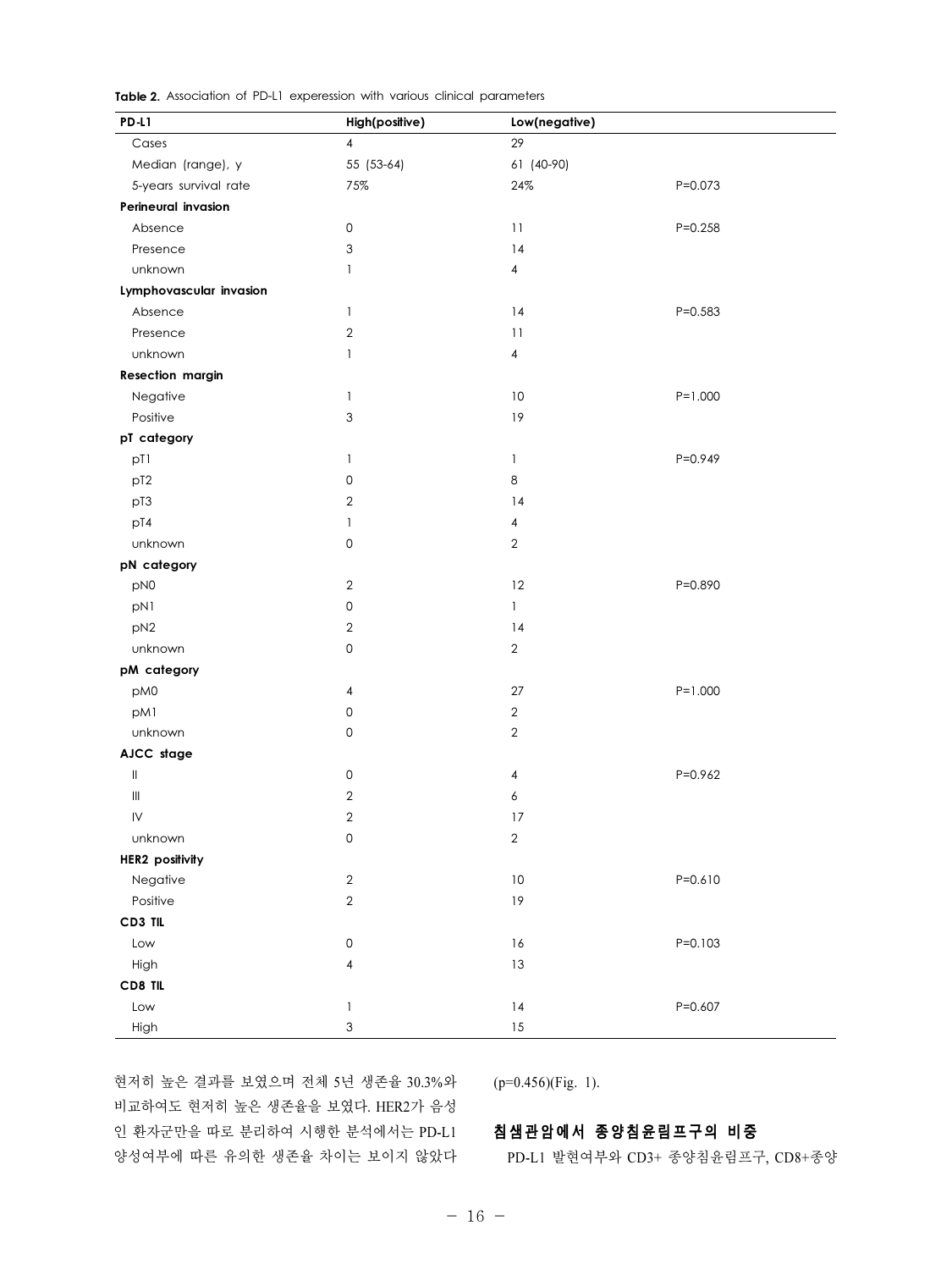



침윤림프구의 비중 사이에 통계적으로 유의한 연관성은 발견되지 않았다(Table 2). HER2 양성여부와 CD3+종양 침윤림프구의 비중(p= 0.157), CD8+ 종양침윤림프구의 비중(p=0.741) 간에도 통계적으로 유의한 연관성은 발견 되지 않았다. 또한 CD3+종양침윤림프구의 비중과 생존 률(p=0.568), CD8+ 종양침윤림프구의 비중과 생존률(p= 0.568)과의 유의한 연관성은 관찰되지 않았다.

### 고 찰

침샘관암에서 HER2 양성 소견이 빈번하게 관찰되고 항 HER2 항암면역치료가 침샘관암의 치료로 언급된 바가 있지만 HER2 음성인 침샘관암 환자군에 대해서 항 HER2 치료법의 적용에는 모순이 있고 그 효과에도 논란이 있기 때문에 최근 다양한 면역 표지자들이 침샘관암의 치료로 고려되고 있다.<sup>3,4)</sup> 본 연구에서는 항 HER2 치료를 받은 환자를 제외하고 시행연구를 진행하였고 HER2 양성율은 63.6%로 높게 보고되었다. 그러나 HER2 양성여부와 생 존률과의 연관성은 발견되지 않았다.

최근 차세대 면역표지자로 주목받고 있는 PD-L1이 침 샘관암 환자의 생존률에 미치는 영향을 분석한 결과, 본 연구에서 통계적으로 유의한 결과는 발견되지 않았다. 그 러나 면역세포의 PD-L1 발현이 높은군에서 5년 생존률은 75%로, 발현이 낮은 군의 24%에 비해 양호한 경향을 보였 다. 이는 두경부암 환자 402명을 대상으로 동일 기관에서 시행한 연구에서 종양침윤림프구의 PD-L1 발현이 높은 환자그룹이 높은 생존률을 보였다는 결과와 부합하는 소 견이다. $9$ 

18명의 침샘관암 환자를 대상으로 한 Sato 등의 최근 연구에서도 침샘관암에서 PD-L1이 생존율에 미치는 영 향을 분석하였는데 종양세포에서 PD-L1의 발현률이 높 은 그룹에서 생존율이 낮게 나타났음을 보고하였다.<sup>10)</sup>

또한 Mukaigawa 등은 총 219명의 침샘암 환자를 대상 으로 PD-L1의 발현이 생존율에 미치는 영향을 조사했는 데 219명의 환자 중 31명이 침샘관암 환자였고 이중 종양 세포에서 PD-L1 양성을 보인 환자가 15명, 면역세포에서 PD-L1 양성을 보인 환자가 9명이었다. 이 논문에서 침샘 관암 환자만을 대상으로 따로 PD-L1 양성 종양세포 비중, PD-L1 양성 면역세포 비중과 생존율의 관계를 제시하지 는 않았지만 침샘암 전체 환자에서 종양세포나 면역세포 의 PD-L1의 발현이 높은 경우 생존률이 낮은 것으로 보고 되었다. $^{\rm 6)}$ 

11명의 침샘관암 환자를 포함해서 총 70명의 침샘암 환자를 대상으로 PD-L1의 발현이 생존율에 미치는 영향 을 분석한 Chang 등의 연구에서는 PD-L1 음성인 군에서 생존율이 높았으나 통계적으로 유의한 연관성은 관찰되 지 않았고 Change 등의 연구에서는 종양세포와 면역세포 에서의 발현을 따로 분류하지 않고 연구를 진행하였다.<sup>11)</sup>

침샘관암이 포함되지는 않았지만 47명의 침샘암 환자 를 대상으로 한 Harada 등의 연구에서는 종양세포나 면역 세포 모두에서 PD-L1을 높게 발현한 군의 생존율이 낮게 보고되었다.<sup>12)</sup>

각각의 연구마다 PD-L1의 발현율과 생존율과의 연관 성 분석에 차이가 있었는데 이에 대해서 PD-L1 양성 여 부를 판정하는 기준과 종양세포, 면역세포를 분류해서 PD-L1 양성 여부를 판정하는 기준이 연구마다 차이가 있고 일관된 기준이 부재되어 있다는 점을 인지하고 있 어야 한다. 본 연구에서는 Kim 등의 연구와 같이 5% 이 상의 PD-L1 발현을 양성인 군으로 채택하였다.<sup>9)</sup> 침샘관 암 환자를 대상으로 한 Sato 등의 연구에서는 종양세포 에서는 10% 이상을 high, 1%-9%를 low, 0%를 null의 세 그룹으로 나누는 기준을 사용하였고 면역세포에서는 10%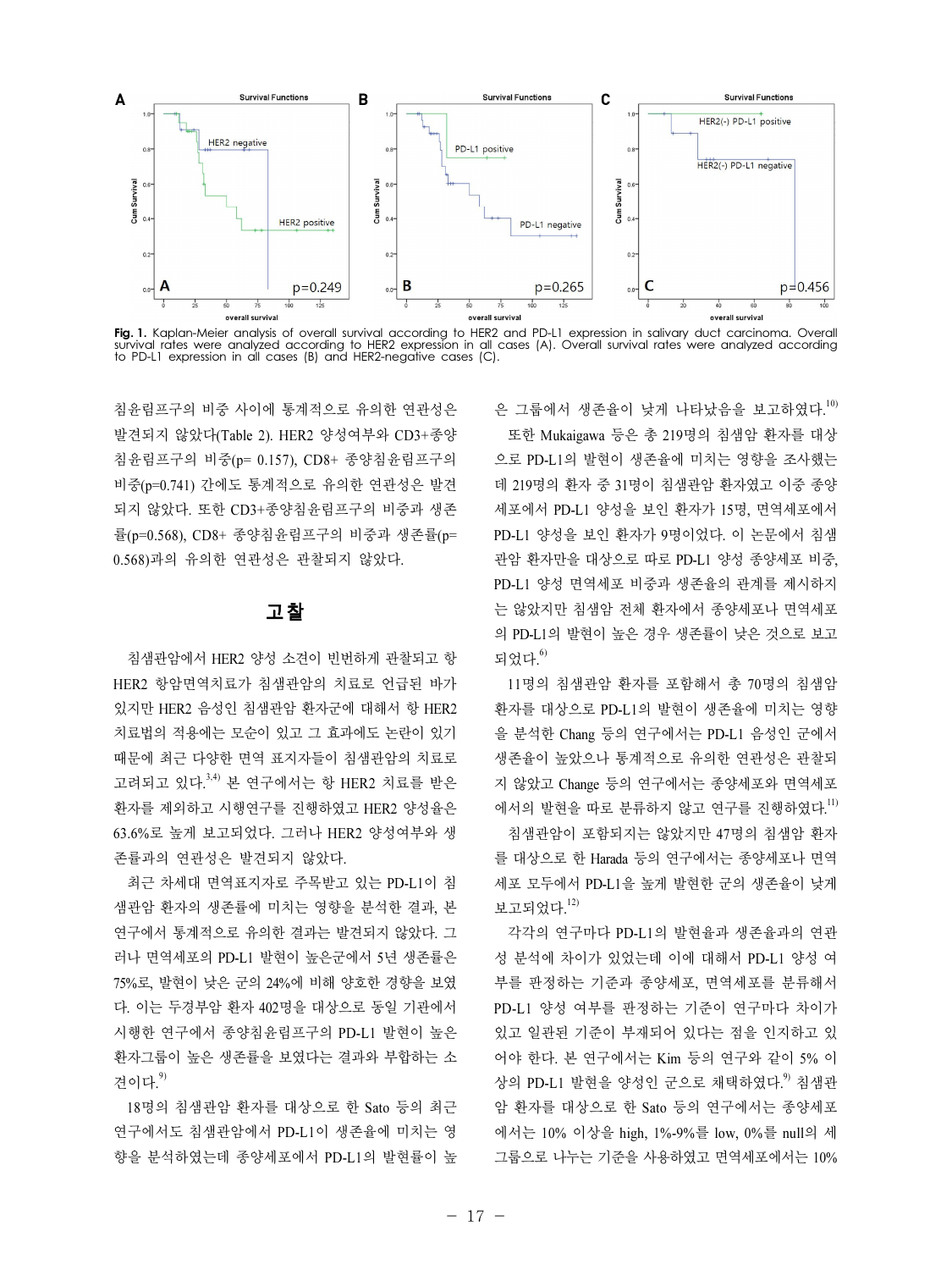이상을 IC3, 10% 미만 5% 이상을 IC2, 1%이상 5%미만을 IC1, 1%미만을 IC0으로 하여 4개의 군으로 분류하였다.<sup>10)</sup> Sato 등의 연구에서는(1:200 dilution; clone E1L3N; Cell Signaling Technology, Denvers, MA) 종양세포에서 1% 이 상의 PD-L1 발현율이 18개의 사례 중 9개 사례로 50%였 고 면역 세포에서 5% 이상의 발현율은 18개의 사례 중 10 사례로 56%로 높게 보고되었으나 동일하게 5%를 기 준으로 설정한 본 연구에서(dilution 1:100; clone SP142; Ventana) 침샘관암의 면역세포 PD-L1 양성률은 12%에 불과했다. 침샘관암 환자만을 대상으로 한 Hederlein 등 의 연구에서는 5% 이상을 양성의 기준으로 적용하였고 50명의 침샘관암 환자중 22%에서 PD-L1 양성으로 보고 되었다. 그러나 이 연구에서도 종양세포와 면역세포를 분 류하여 양성률을 제시하지는 않았다(dilution 1:200; clone 28-8; Abcam, Cambridge, UK $^{13)}$ 

Mukaigawa 등의 연구에서는 PD-L1 양성을 보이는 세 포가 1% 이상인 경우 양성으로 채택하였고 Chang 등의 연구에서는 H-score 방법을 적용하여 양성 여부를 판단 하였다. 6,11) 침샘암을 대상으로 연구한 Mukaigawa 등의 연구와 Chang 등의 결과를 비교해 보면 Chang 등의 연구 에서(dilution 1:100; rabbit polyclonal; Abcam, Cambridge, UK) PD-L1 양성율을 제시한 선양낭성암종(adenoid cystic carcinoma), 침샘관암, 점액표피양암종(mucoepidermoid carcinoma) 환자는 총 53명이었고 이중 16명에서 PD-L1 양성이 관측되었다(30%). Mukaigawa 등의 연구에서는 (dilution 1:400; clone E1L3N; Cell Signaling Technology, Danvers, MA) 종양세포에서는 22.8%, 면역세포에서는 12.8%에서 양성 소견이 관찰되었다. 402명의 두경부 고 형암 전체를 대상으로 한 Kim 등의 연구에서는 종양세 포에서는 18.2%, 면역세포에서는 27%의 양성률이 관측 되었다(dilution 1:100; clone SP142; Ventana).<sup>9)</sup>

PD-L1 발현이 임상적인 결과에 어떤 영향을 미치는지 에 대해서는 연구마다 결과에 차이가 있고 아직까지 논 란이 있다. 앞서 살펴본 Mukaigawa 등의 연구와 Harada 등의 연구에서만 보더라도 면역세포에서 PD-L1을 발현 한 군에서 생존율이 더 낮게 보고되어 PD-L1의 발현이 침샘관암 환자의 생존율에 미치는 일관된 결론을 도출하 기에는 어려움이 있다.<sup>6,12)</sup> 이와 마찬가지로 HPV 양성인 두경부 편평세포암종 환자를 대상으로 한 연구에서는 PD-1을 발현하는 종양침윤림프구의 비중이 높은군에서 생존율이 높게 나타나기도 했다.<sup>14)</sup>

다른 종류의 암에서 시행한 연구에서는 이와는 상반된 결 과들을 발표한 연구들도 있는데, 교모세포종(glioblastoma)과 관상유방암(luminal breast cancer)에서 종양세포의 PD-L1

발현이 높을수록 생존율이 낮게 보고되었고,<sup>15,16)</sup> 신장암 (renal cell carcinoma) 환자를 대상으로 한 Thompson 등의 연구에서는 면역세포에서 PD-1 발현은 안좋은 예후와 연 관이 있다고 보고한 바 있으며,<sup>17)</sup> 두경부암 환자를 대상으 로 한 Kim HR 등의 연구에서는 면역세포의 PD-L1 발현이 좋은 예후와 연관이 있다고 보고하기도 했다.<sup>9)</sup>

이처럼 PD-1, PD-L1이 예후에 어떤 영향을 미치는지에 대해서는 논란이 있다. 그러나 현재까지 진행되어 온 관 련된 연구들의 대부분이 PD-L1의 발현을 종양세포와 종 양침윤면역세포를 세심하게 분류해서 진행하지 않았다 는 점을 주목할 필요가 있다. 실제로 여러 연구에서 종양 세포와 면역세포에서의 PD-L1이 다른 경로를 통해서 발현이 된다고 보고하고 있으며, Kim의 연구에서는 종 양세포와 면역세포에서 동시에 PD-L1이 발현되는 경우 가 1%미만이라는 결과를 보고하기도 하였다.<sup>10)</sup> 이러한 점으로 미루어 볼 때 종양세포와 면역세포에서 PD-L1 발현을 세심하게 분류하여 생존률과의 연관성을 확인한 다면 추후 일관된 결과가 도출될 가능성이 있을 것으로 사료되다.

침샘관암에서 PD-L1의 발현율이 다른 질환에 비해 낮 은 점도 주목할 필요가 있다. 본 연구에서 PD-L1 양성판 정 기준을 1%로 낮춰 양성률을 높이면 통계적으로 유의 한 결과가 도출될 수도 있으나 언급한 바와 같이 항체 제조사가 연구마다 다르고 판정의 기준도 다르기 때문에 PD-L1이 침샘관암의 경과에 미치는 일관된 영향을 비교 하기에는 어려움이 있다. 그렇기 때문에 동일한 항체와 방법을 사용한 동일 기관의 결과와 비교하기 위해 본 연구는 5%의 기준을 양성 판정 기준으로 사용하였고 이 를 통해 두경부암 전체 대상군에 비해서 침샘관암 환자 에서 PD-L1의 양성률이 낮게 보고된다는 점을 확인할 수 있었다. 본 연구와 동일기관에서 두경부암 환자 전체를 대상으로 시행한 연구에서 면역세포의 PD-L1 양성률은 27%였으나 같은 방법을 사용한 본 연구에서의 양성률은 12%에 불과했다. <sup>9)</sup> 마찬가지로 동일한 방법을 사용한 연 구 간에 비교를 통해서 침샘관암에서 PD-L1의 양성률을 다른 질환의 양성률과 비교해 볼 수 있다. Hederlein 등의 연구와 같은 기준과 방법을 사용하여 조직구, 수지상세 포 질환에서 PD-L1의 발현율을 조사한 Xu 등의 연구에 서는 사르코이도증(sarcoidosis) 7 사례 중 7 사례 모두가 (100%) 양성이었고, Kikuchi-Fujimoto 질환도 6 사례 모두 에서(100%) 양성, Rosai-Dorfman 질환 11 사례 중 2 사례 (18%) 에서 PD-L1 양성 소견을 보였다. 이에 반해 Hederlein 등의 연구에서 침샘관암의 PD-L1 양성률은 22%로 동일한 방법을 사용한 다른 연구의 결과에서보다 낮은 양성률을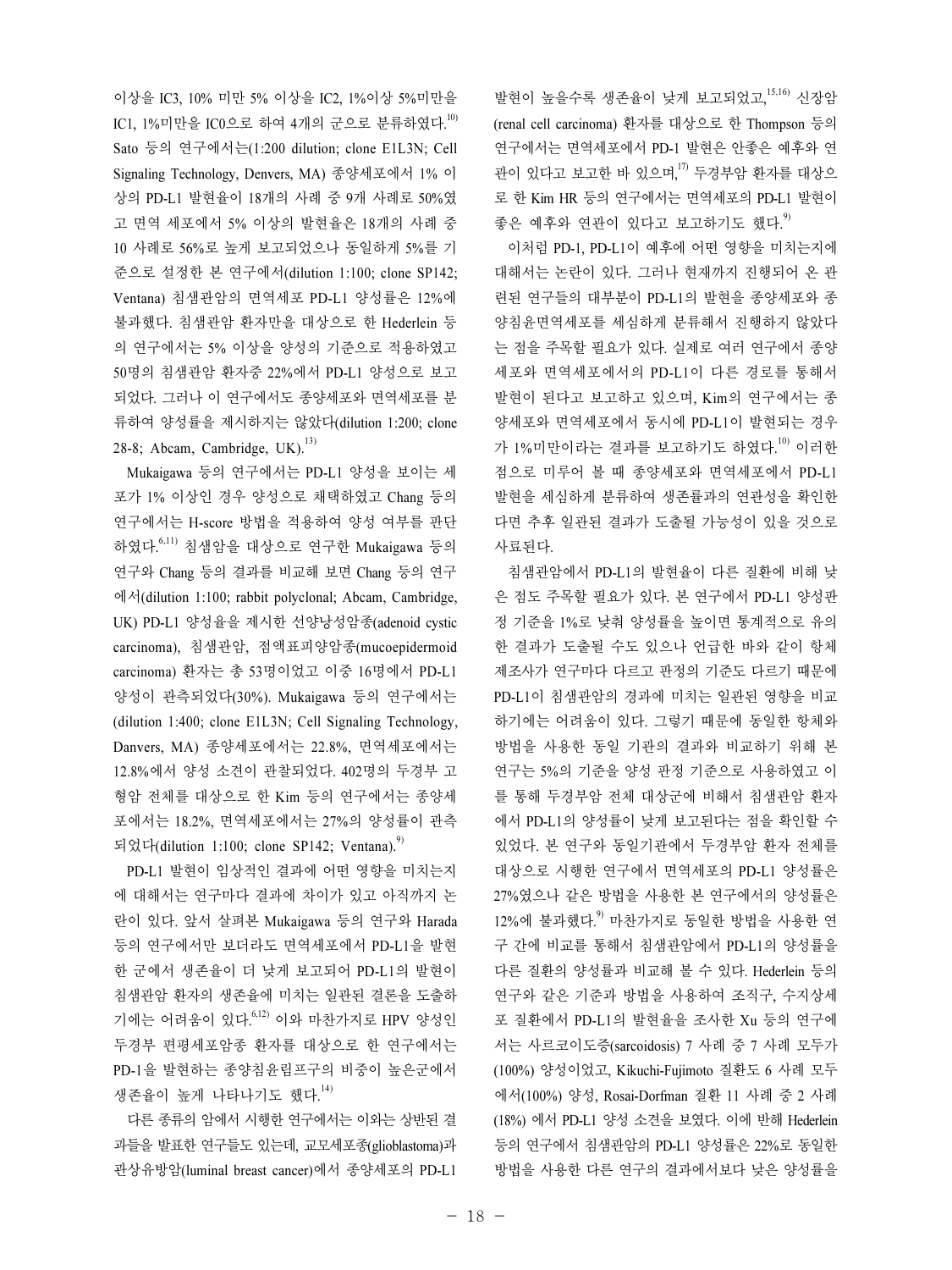보였다.<sup>13,18)</sup> Mukaigawa 등의 연구와 같은 기준과 방법을 사용하여 nonclear-cell renal cell carcinoma에서 PD-L1의 발현율을 연구한 Choueiri 등의 연구에서는 종양세포의 PD-L1 양성률은 10.9%, 면역세포의 PD-L1 양성율은 56.4% 로 보고되었다. 이에 비해 Mukaigawa 등의 연구에서는 침샘관암 종양세포에서의 양성률은 48%, 면역세포에서 의 양성률은 29%로 종양세포에서는 그 발현율이 높게 보고되었으나 면역세포에서의 양성률은 현저히 낮게 보 고되었다. 6,19) Sato 등의 연구와 같은 방법을 사용하여 비 소세포폐암(non small cell lumg cancer)에서 PD-L1의 발 현에 대해 조사한 Garon 등의 연구에서 종양세포에서 PD-L1 양성률(high)은 36.6%로 보고되었으나 Sato 등의 연 구에서 종양세포의 PD-L1 양성률(high)은 22%로 보고되 었다. 두 연구에서 그 방법은 동일하였으나 high expression 의 기준을 다르게 설정하였는데 Garon 등의 연구에서는 50%이상을, Sato 등의 연구에서는 10%이상의 발현을 high expression으로 설정하였다. 이에 대해서 Sato 등은 50%이 상의 발현을 보이는 경우가 하나도 없었기 때문에 10% 이상을 high로 설정하였다고 언급하였다.<sup>10,20)</sup>

# 결 론

알려진 바와 같이 침샘관암은 매우 드문 질환이기 때 문에 본 연구에서도 충분한 대상자를 확보하기 어려웠고 또한 PD-L1의 발현율이 낮아 통계적으로 유의한 결과를 도출해 내기에는 어려움이 있었다. 그러나 본 연구에서 PD-L1 양성 종양침윤림프구의 비중이 높은 환자군에서 5년 생존률이 현저히 높게 관찰된 점으로 미루어 침샘관 암 환자에서 PD-1/PD-L1 경로를 이용한 치료방법에 대 한 연구는 충분한 가치가 있을 것으로 생각된다. 그러나 아직까지 PD-1/PD-L1이 임상적인 예후에 미치는 일관된 결과나 해석이 부재한 상태이며 침샘관암에서 PD-L1의 발현율이 낮게 관찰된다는 점을 고려할 때 현 단계에서 PD-1/PD-L1을 침샘관암 항암면역치료의 표지자로 이용 하기에는 어려움이 있어 추가적인 연구가 필요할 것으로 생각된다.

#### References

- 1) Kleinsasser O, Klein HJ, Hubner G. Salivary duct carcinoma: a group of salivary gland tumors analogous to mammary duct carcinoma. Arch Klin Exp Ohren Nasen Kehlkopfheid 1968; 192:100-5.
- 2) Jaehne M, Roeser K, Jaekel T, Schepers JD, Albert N, Löning T. Clinical and immunohistologic typing of salivary duct carcino-

ma: a report of 50 cases. Cancer. 2005;103:2526-33.

- 3) Limaye SA, Posner MR, Krane JF, Fonfria M, Lorch JH, Dillon DA, et al. Trastuzumab for the treatment of salivary duct carcinoma. Oncologist. 2013;18:294-300.
- 4) Ryu HJ, Koh YW, Yoon SO. The implications of TrkA and MET aberrations in de novo salivary duct carcinoma. Hum Pathol. 2018;81:18-25.
- 5) Alotaibi AM, Alqarni MA, Alnobi A, Tarakji B. Human epidermal growth factor receptor 2 (HER2/neu) in salivary gland carcinomas: a review of literature. J Clin Diagn Res. 2015;9: ZE04-8
- 6) Mukaigawa T, Hayashi R, Hashimoto K, Ugumori T, Hato N, Fujii S. Programmed death ligand-1 expression is associated with poor disease free survival in salivary gland carcinomas. J Surg Oncol. 2016;114(1):36-43.
- 7) Chae YK, Pan A, Davis AA, Raparia K, Mohindra NA, Matsangou M, et al. Biomarkers for PD-1/PD-L1 Blockade Therapy in Non-Small-cell Lung Cancer: Is PD-L1 Expression a Good Marker for Patient Selection?. Clin Lung Cancer. 2016;17(5):350-361.
- 8) Herbst RS, Soria JC, Kowanetz M, Fine GD, Hamid O, Gordon MS, et al. Predictive correlates of response to the anti-PD-L1 antibody MPDL3280A in cancer patients. Nature. 2014;515:563-567.
- 9) Kim HR, Ha SJ, Hong MH, Heo SJ, Koh YW, Choi EC, et al. PD-L1 expression on immune cells, but not on tumor cells, is a favorable prognostic factor for head and neck cancer patients. Sci Rep. 2016;6:36956.
- 10) Sato F, Akiba J, Kawahara A, Naito Y, Ono T, Takase Y, et al. The expression of programed death ligand-1 could be related with unfavorable prognosis in salivary duct carcinoma. J Oral Pathol Med. 2018;47(7):683-690.
- 11) Chang H, Kim JS, Choi YJ, Cho JG, Woo JS, Kim A, et al. Overexpression of PD-L2 is associated with shorter relapse-free survival in patients with malignant salivary gland tumors. Onco Targets Ther. 2017;10:2983-2992.
- 12) Harada K, Ferdous T, Ueyama Y. PD-L1 expression in malignant salivary gland tumors. BMC Cancer. 2018;18:156.
- 13) Haderlein M, Scherl C, Semrau S, Lettmaier S, Hecht M, Erber R, et al. Impact of postoperative radiotherapy and HER2/new overexpression in salivary duct carcinoma : a monocentric clinicopathologic analysis. Strahlenther Onkol. 2017;193:961-970.
- 14) Badoual C, Hans S, Merillon N, Van Ryswick C, Ravel P, Benhamouda N, et al. PD-1-expressing tumor-infiltrating T cells are a favorable prognostic biomarker in HPV-associated head and neck cancer. Cancer Res. 2013;73:128-138.
- 15) Tsang JY, Au WL, Lo KY, Ni YB, Hlaing T, Hu J, et al. PD-L1 expression and tumor infiltrating  $PD-I + l$ ymphocytes associated with outcome in HER2 + breast cancer patients. Breast Cancer Res Treat. 2017;162:19-30.
- 16) Han J, Hong Y, Lee YS. PD-L1 expression and combined status of PD-L1/PD-1-positive tumor infiltrating mononuclear cell density predict prognosis in glioblastoma patients. J Pathol Transl Med. 2017;51:40-48.
- 17) Thompson RH, Dong H, Lohse CM, Leibovich BC, Blute ML, Cheville JC, et al. PD-1 is expressed by tumor-infiltrating im-